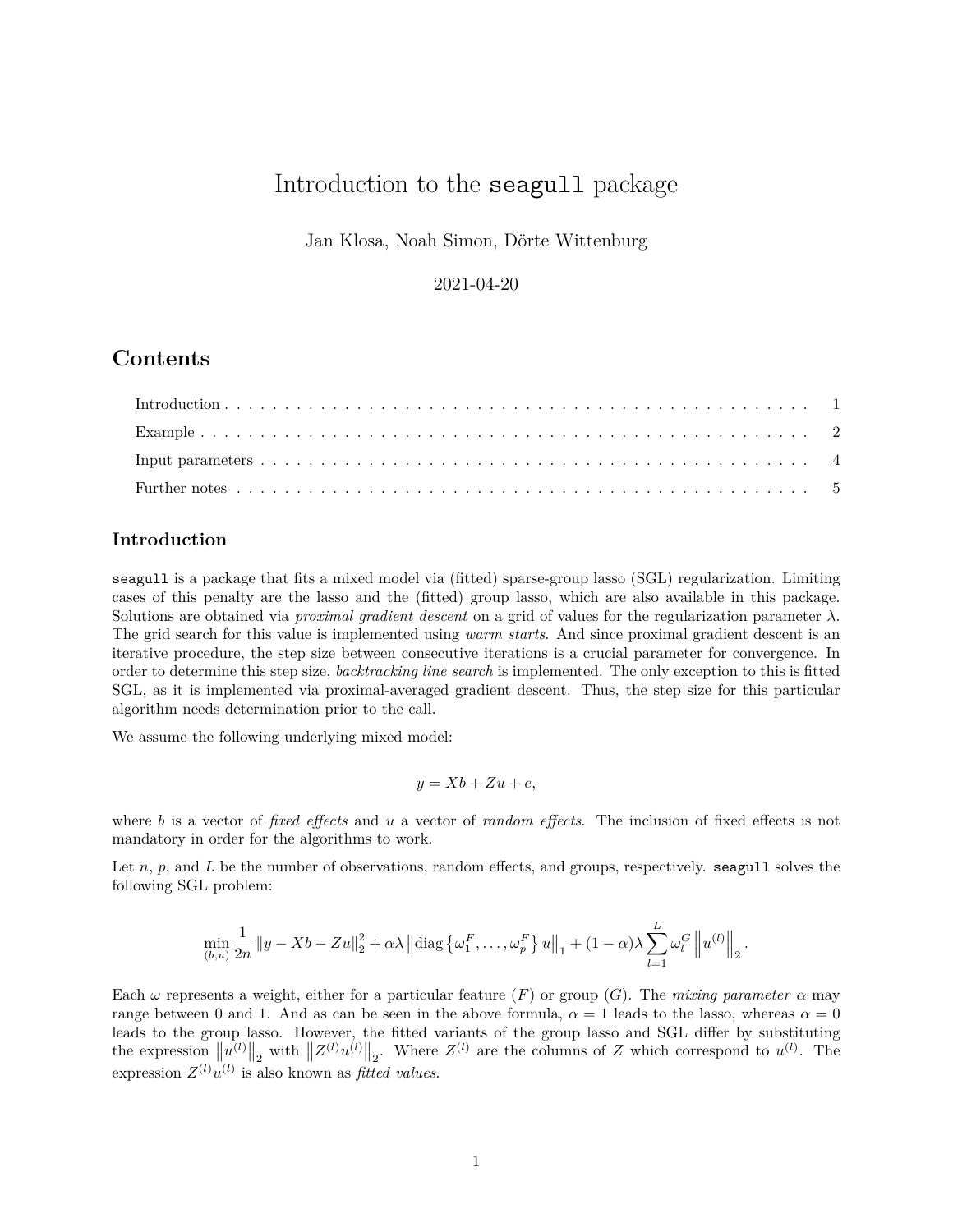### <span id="page-1-0"></span>**Example**

Once installed, the package shall be loaded in the common way. A simulated example data set is available and loaded just as easily:

```
library("seagull")
data("seagull data")
```
The data consists of a response variable *y* named phenotypes, a design matrix *Z* named genotypes, and a variable called group. *Z* consists of 1000 observations and 466 explanatory variables. These variables consist of genotype data from single nucleotide polymorphism marker. The variable *y* is another matrix, which harbors information of 3 traits. (One trait per column.) The variable group stores information about group assignments of each explanatory variable.

To fit the SGL, we can just call:

```
fit_sgl1 \leftarrow seagull(y = phenotypes[, 1], Z = genotypes, groups = groups)
```
The created output is a list with the following attributes:

```
attributes(fit_sgl1)
#> $names
#> [1] "random_effects" "lambda" "iterations" "rel_acc"
#> [5] "max_iter" "gamma_bls" "xi" "loops_lambda"
```
The last attribute of this list (loops\_lambda) determines the number of different values for the penalty parameter  $\lambda$  that were used throughout the grid search. Since we didn't specialize this value when calling the function seagull, it was set to its default, i.e. loops\_lambda = 50. This value determines the number of rows of the variables random\_effects and iterations (and also fixed\_effects if present). So, if we want to visualize the results from a certain  $\lambda$  along the grid, say the very last solution, where  $\lambda$  is at its smallest, we could do this as follows:

```
last_solution <- fit_sgl1$loops_lambda
plot(x = seq(1, dim(genotypes) [2], 1),y = fit sgl1$random_effects[last_solution,],
     xlab = "position", ylab = "effect estimate",
     col = "gray80", \text{ pch} = 16)
```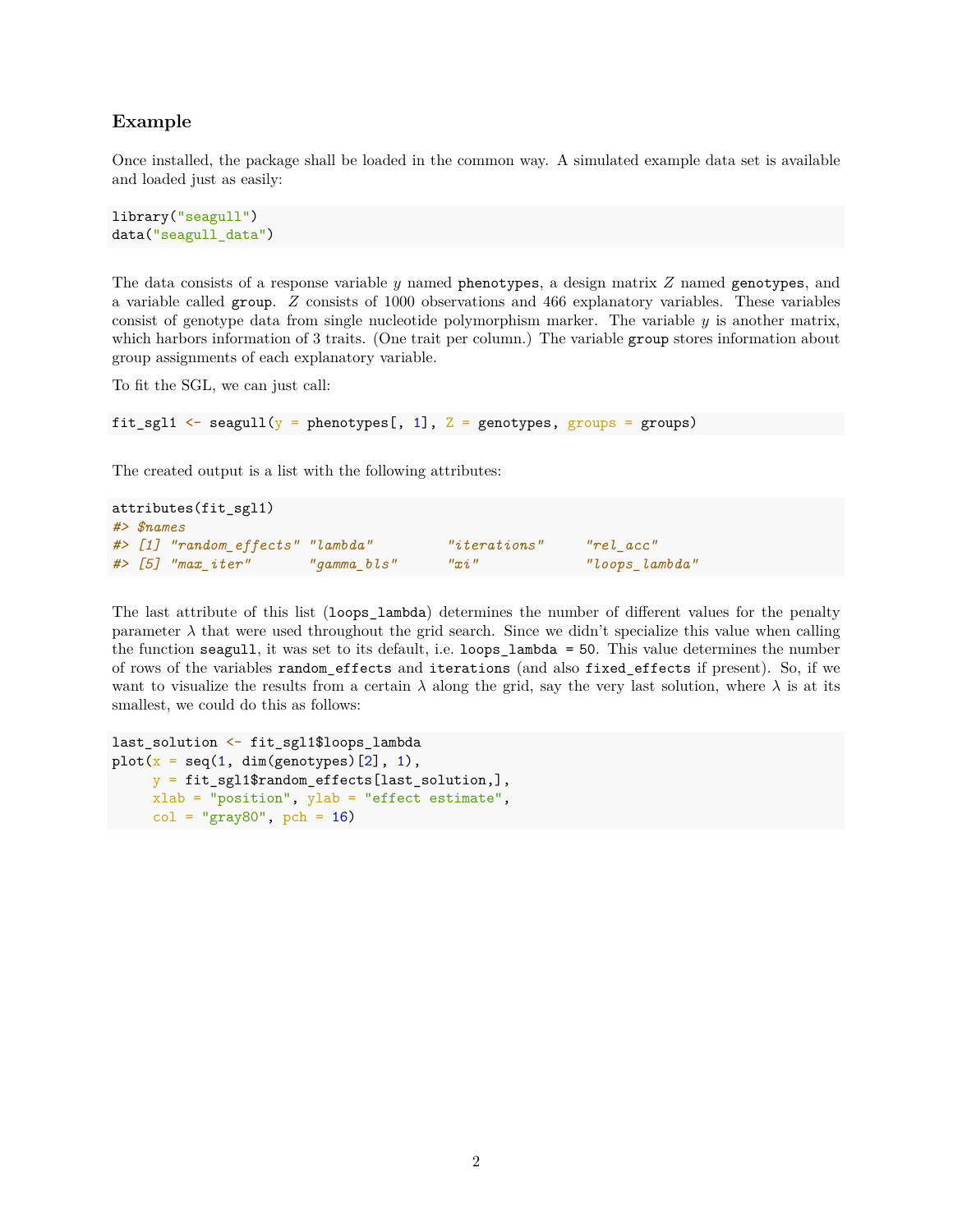

In total, there were 466 features to be estimated. We can check the number of features of this last solution which remained to be exactly equal to zero:

```
#> [1] "The number of ZEROS in the last solution is: "
#> [2] "46"
```
As this is the result based on the smallest  $\lambda$ , the solution is noisy. (By that we mean: The number of zeros among the estimates is low compared to the total number of estimates.) We will compare this to a solution that was obtained with a larger value:

```
points(x = seq(1, dim(genotypes) [2], 1),y = fit_sgl1\$random_effects[20,],pch = 16)
```
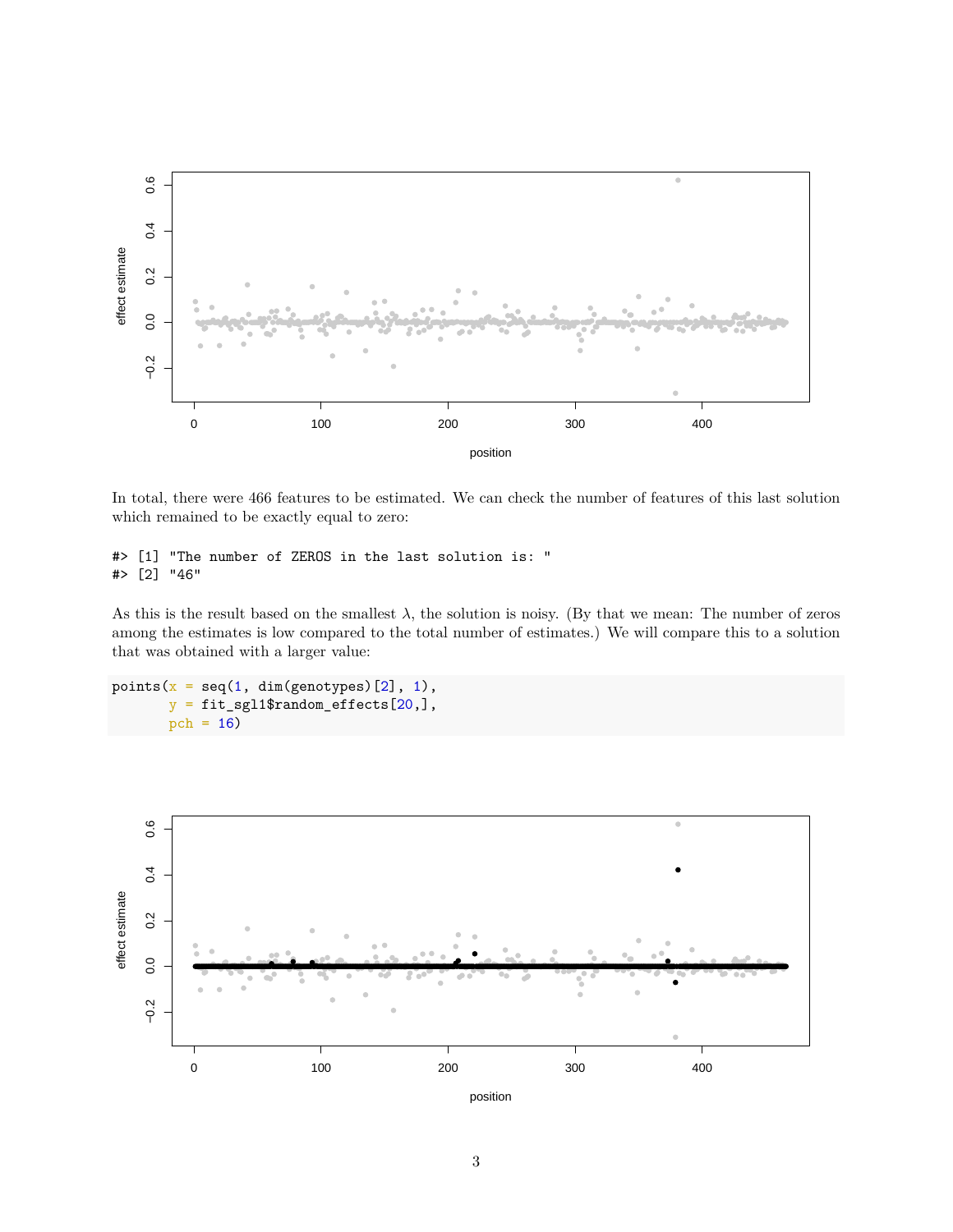#> [1] "The number of ZEROS in the solution in line 20 is: " #> [2] "456"

This is a significantly larger number of zeros among the estimates than what we saw previously. In fact, for this value of  $\lambda$  the solution is sparse. Which we expect from a selection operator such as these lasso variants.

#### <span id="page-3-0"></span>**Input parameters**

In this section we present a comprehensive list of input parameters: We will describe these variables and give additional comments about their use.

- y is a numeric vector of *n* observations.
- X is an optional design matrix of dimension  $n \times q$  which relates  $y$  to fixed effects  $b$ .
- Z is a design matrix of dimension  $n \times p$  which relates *y* to random effects *u*.

Note: The above mentioned variables will only be centered or standardized prior to the calculations, if specified by the user via standardize = TRUE (see below).

• weights\_u is an optional vector of weights for the feature vector *u*. Its length is *p*. These weights correspond to  $\omega^F$  in the above SGL problem. The default value is 1 for each feature. The group weights  $\omega$ <sup>*G*</sup> are calculated as follows:

$$
\omega_l^G = \sqrt{\sum_{j \in \text{ group } l} \omega_j^F}.
$$

So, in the case of all  $\omega^F$  being equal to one in a certain group, the above expression collapses to the square root of the group size.

- groups is an integer vector of length  $p$  or  $q + p$ . The entry is supposed to be a code for a group, e.g., say the first entry is 4, then the first feature belongs to group 4. This vector will remain unused for the lasso, so it doesn't need to be provided. But it is mandatory for group lasso and SGL. If fixed effects are incorporated, they may be assigned to a group. In this case, the vector shall be of length  $q + p$ . If no group is assigned for fixed effects, they will all automatically be assigned to the same group. In this case, or if no fixed effects are present, the length of this vector shall be *p*. The entries of this vector don't need to be in any kind of order.
- alpha is the optional mixing parameter for the SGL according to the above formula. Its default is ".
- standardize is an optional parameter to specify whether the input data y, X, and Z should be standardized before the start of the algorithm. Here, standardization means column-wise centering and scaling of the data, so that afterwards each column has an empirical mean and standard deviation equal to 0 and 1, respectively. (Scaling is not performed on y as it is mathematically redundant.) Additionally, a filter will be applied to X and Z, which filters columns with standard deviation less than 10<sup>-7</sup>. It is highly recommended to set this parameter to TRUE. However, default is FALSE to ensure downwards compatibility.

Note: If standardize = TRUE, the results will be transformed back and presented on the original scale of the problem.

• l2\_fitted\_values is an optional parameter to alter the models group lasso and sparse-group lasso to their corresponding counterparts where fitted values are used within the  $l_2$ -norm. The default value is FALSE.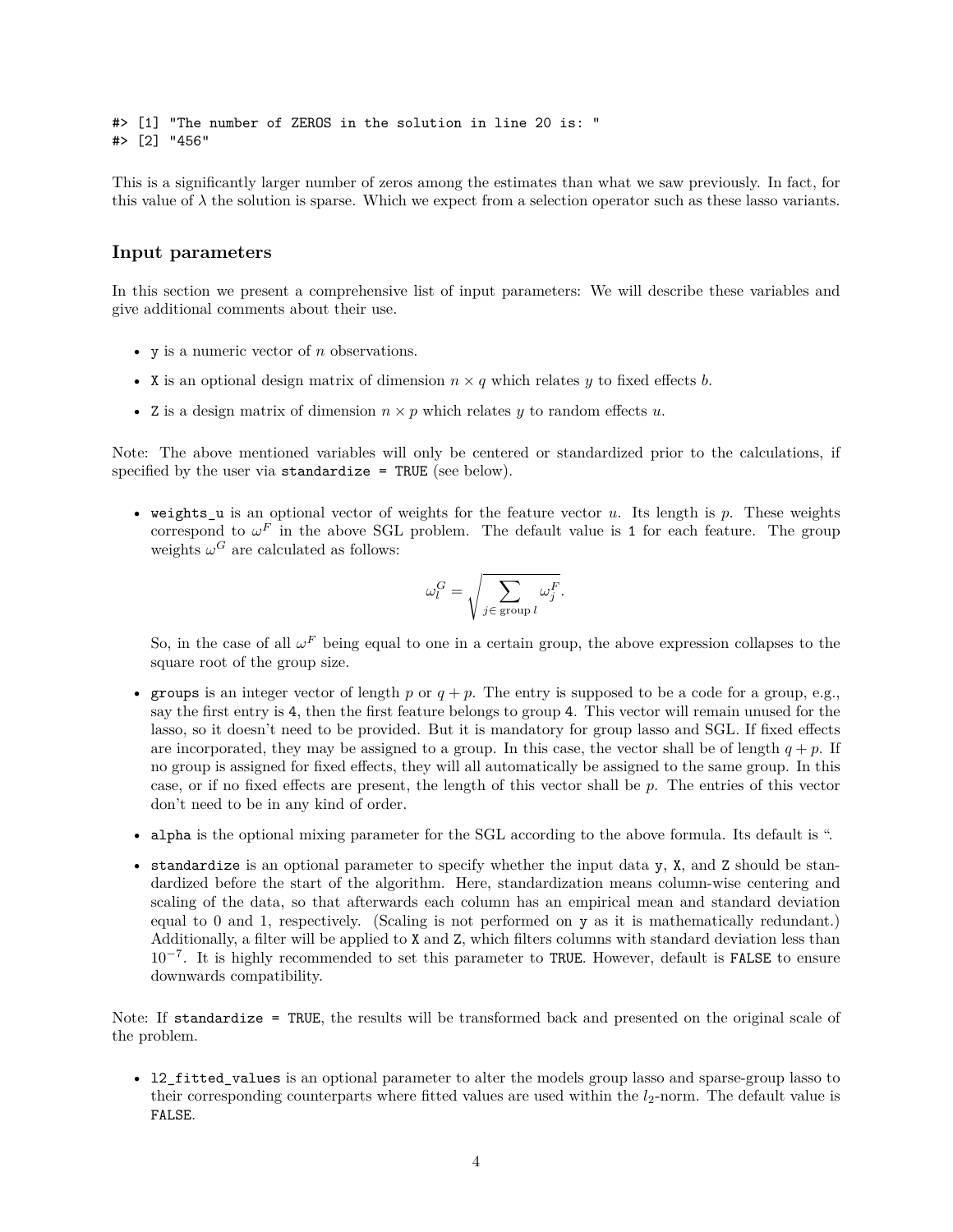- step size is a parameter, which is only used if 12 fitted values = TRUE and  $0 < \alpha < 1$ . As the fitted SGL is solved via proximal-averaged gradient descent the exact impact of backtracking line search has not yet been investigated. Therefore, a fixed value for the step size between consecutive iterations needs to be provided. Default value is 0.1.
- delta is a ridge-type parameter which becomes important only if l2\_fitted\_values is TRUE. If for group *l* the matrix  $Z^{(l)}Z^{(l)}$  is not invertible,  $\delta^2$  will be added to its main diagonal. Default value is 1.0.
- rel\_acc (or "*εrel*") is an optional parameter which reflects the stopping criterion. Convergence is assumed after iteration  $m$ , if the following inequality is fulfilled:

$$
\left\|\begin{pmatrix} \hat{b}\\ u\end{pmatrix}^{[m]} - \begin{pmatrix} \hat{b}\\ u\end{pmatrix}^{[m-1]}\right\|_{\infty} \leq \varepsilon_{\mathrm{rel}}\left\|\begin{pmatrix} \hat{b}\\ u\end{pmatrix}^{[m]}\right\|_{2}.
$$

Default is  $10^{-4}$ . The smaller the value, the more iterations are needed to find the solution, which means that also more time is needed for the calculations.

- max lambda is an optional value that sets the start value for the grid search for the penalty parameter  $\lambda$ . There are algorithms implemented for each lasso variant in order to determine an optimal value. These algorithms are the default option. We don't recommend to set this value, as it will most likely undermine the advantages of the warm starts procedure. For further details, please type help("lambda\_max").
- xi is an optional parameter for the determination of the minimal penalty parameter " $\lambda_{min}$ ", i.e.,  $λ_{min} = ξλ_{max}$ . We assume  $ξ ∈ (0, 1]$ . Default value is 0.01.
- loops\_Lambda is an optional, non-negative integer. It sets the number of  $\lambda$ 's which shall be investigated along the grid search from  $\lambda_{max}$  to  $\xi \lambda_{max}$ . If  $x_i = 1$ , this value will automatically be set to 1 and only a single solution will be computed for  $\lambda = \lambda_{max}$ . Default is 50.
- max\_iter is another optional, non\_negative integer. It determines the maximum number of iterations which is allowed in order to try to reach convergence (according to  $rel_acc$ ). Default is 1000.
- gamma\_bls is an optional variable. Should satisfy  $0 < \gamma_{bls} < 1$ . This parameter is related to the backtracking line search. Since proximal gradient descent is an iterative algorithm, a proper step size (*t*) between iterations needs to be determined. In order to find an admissible update for  $\begin{pmatrix} \hat{b} \\ u \end{pmatrix}$  each iteration begins with  $t = 1$ . If the condition for backtracking line search is satisfied, the update is admissible and will thus be performed. If the condition is not satisfied, *t* will be decreased to  $\gamma_{bls}t$  and the current iteration will restart. The restart is performed until the condition is met. Default is 0.8.
- trace progress is an optional, logical parameter. If TRUE, a message will show up to indicate the end of the calculations for each  $\lambda$  along the regularization path. This might come in handy for larger data sets. Default is FALSE.

#### <span id="page-4-0"></span>**Further notes**

We want to point out a correlation to another lasso variant, called *Integrative lasso with Penalty Factors, or short IPF-LASSO*. If we go back to the implemented SGL problem and its limiting case for the lasso, i.e.,  $\alpha = 1$ , we obtain:

$$
\min_{(b,u)} \frac{1}{2n} ||y - Xb - Zu||_2^2 + \lambda ||diag \left\{ \omega_1^F, \ldots, \omega_p^F \right\} u||_1.
$$

If we suppose that no fixed effects are present in the model (i.e.,  $b = 0$ ) and we multiply the entire expression by the factor 2*n*, we get: